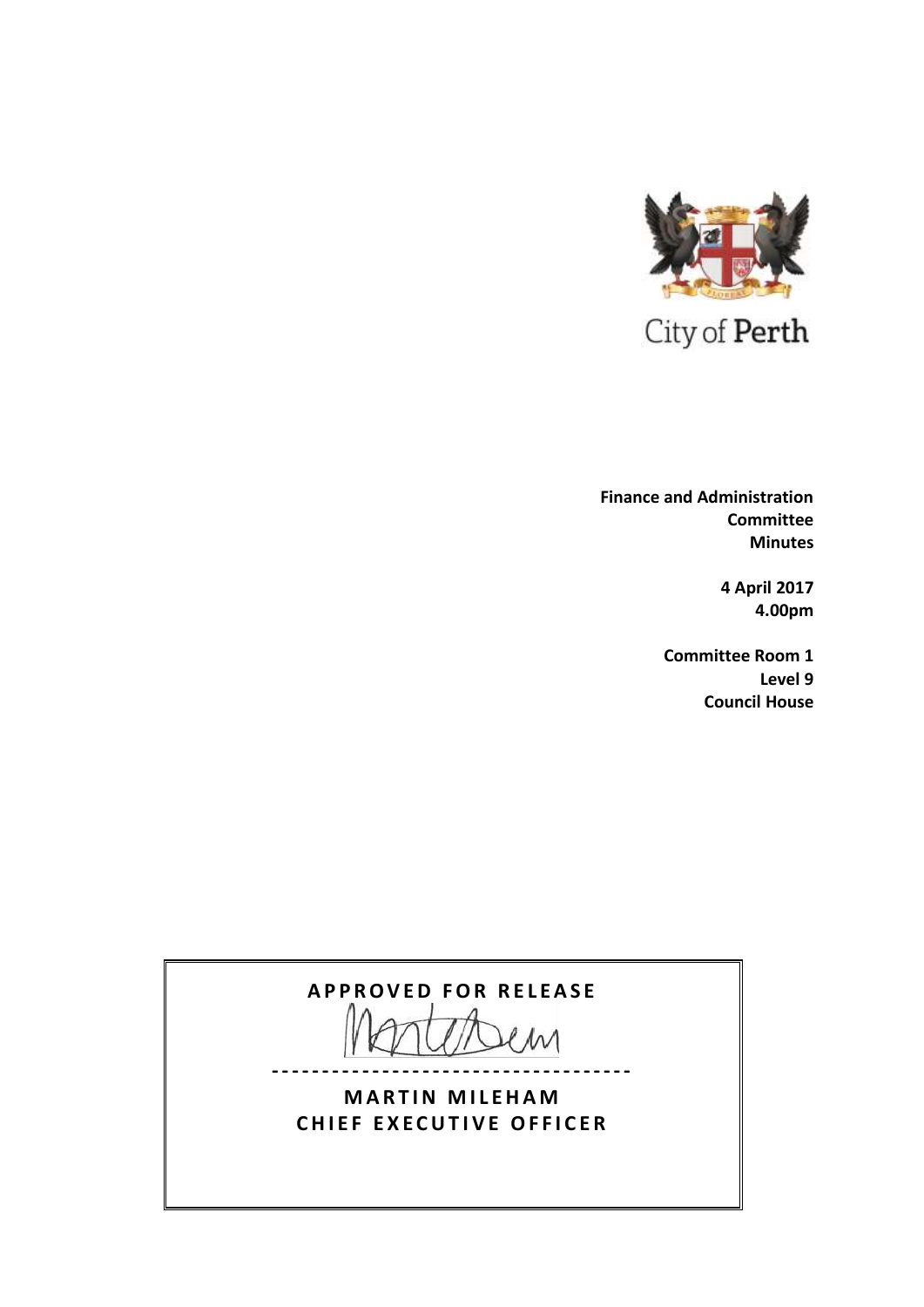

City of Perth

Finance and Administration Committee Minutes

> 4 April 2017 4.00pm

Committee Room <sup>1</sup> Level 9 Council House

Minutes to be confirmed at the next Finance and Administration meeting.

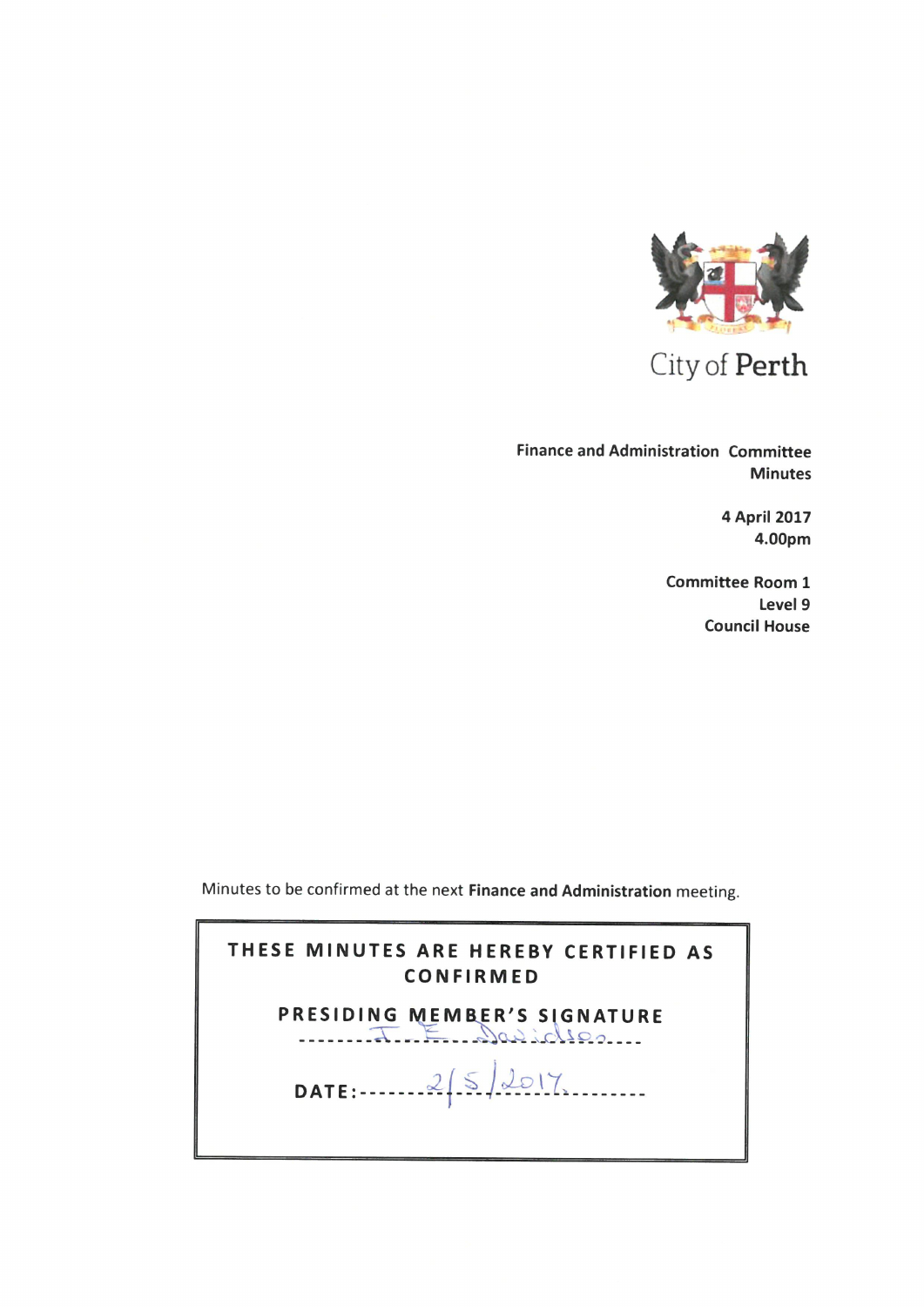Minutes of the **Finance and Administration** meeting of the City of Perth in Committee Room 1, Ninth Floor, Council House, 27 St Georges Terrace, Perth on Tuesday, 4 April 2017.

## **Members in Attendance:**

| Cr Davidson | - | <b>Presiding Member</b> |
|-------------|---|-------------------------|
| Cr Chen     |   |                         |

## **Officers:**

| Mr Mileham  |                              | Chief Executive Officer (entered the meeting at 4.04pm) |
|-------------|------------------------------|---------------------------------------------------------|
| Mr Mianich  |                              | <b>Director Corporate Services</b>                      |
| Mr Crosetta |                              | <b>Director Construction and Maintenance</b>            |
| Ms Battista | $\qquad \qquad \blacksquare$ | Acting Director Economic Development and Activation     |
| Mr Ridgwell |                              | <b>Manager Governance</b>                               |
| Mr Richards | $\blacksquare$               | Manager Finance                                         |
| Mr White    |                              | <b>Chief Accountant</b>                                 |
| Ms Alderson |                              | <b>Collections &amp; Infrastructure Coordinator</b>     |
| Mr Holland  |                              | Senior Media Advisor (departed the meeting at 4.07pm)   |
| Ms French   |                              | Governance Officer                                      |
| Ms Best     |                              | Governance and Risk Officer                             |

## **Guests and Deputations:**

One member of the media.

## **1. Declaration of Opening**

- **4.00pm** The Presiding Member declared the meeting open.
- **2. Apologies and Members on Leave of Absence** Cr Harley (Apology)
- **3. Question Time for the Public** Nil
- **4. Confirmation of Minutes – 7 March 2017**

## *Moved by Cr Chen, seconded by Cr Davidson*

# *That the minutes of the meeting of the Finance and Administration Committee held on 7 March 2017 be confirmed as a true and correct record.*

*The motion was put and carried*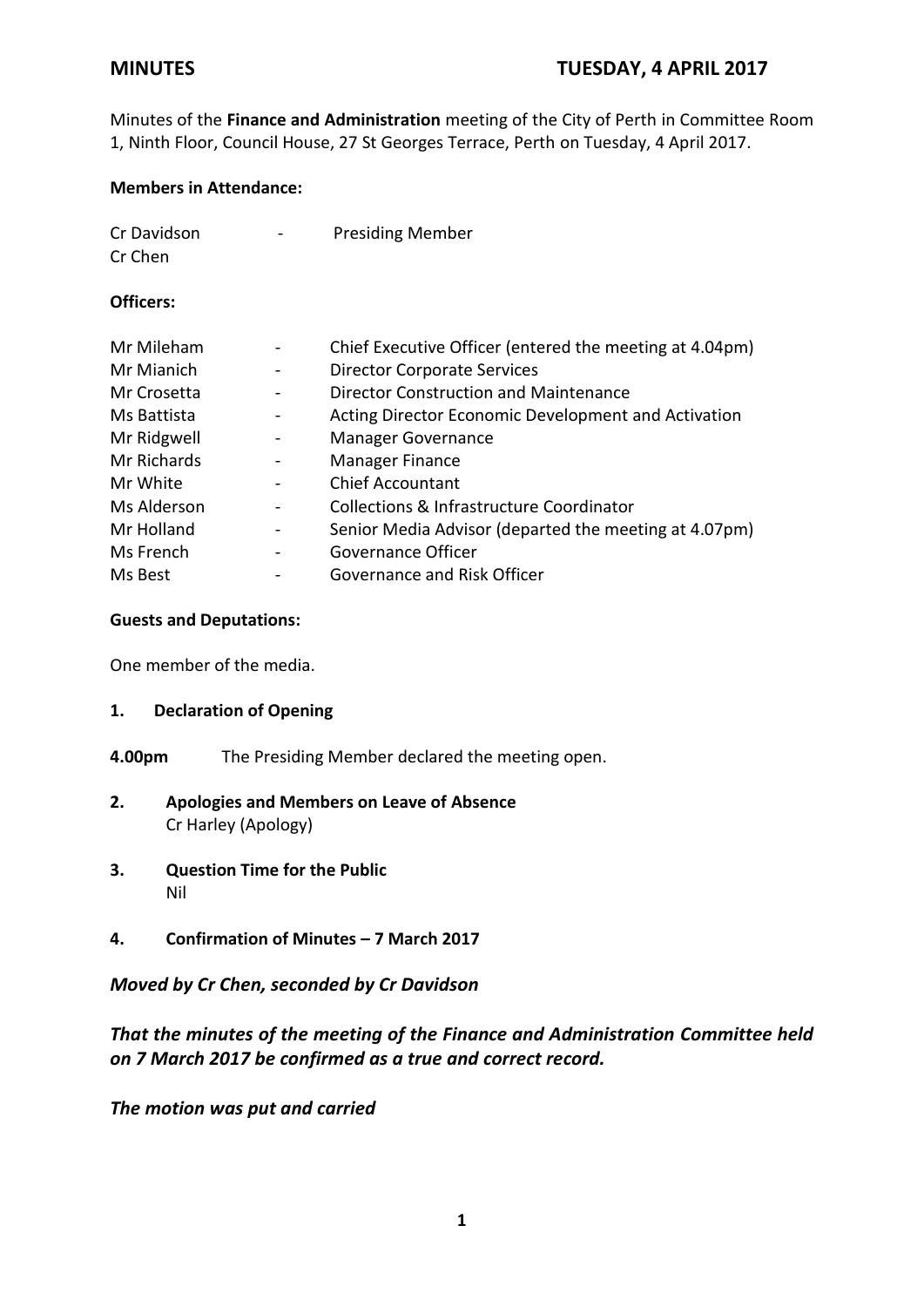## **The votes were recorded as follows:**

**For: Crs Davidson & Chen**

**Against: Nil**

- **5. Correspondence** Nil
- **6. Disclosures of Members' Interests** Nil

## **7. Matters for which the Meeting may be Closed**

The Director Corporate Services advised that in accordance with Section 5.23(2) of the *Local Government Act 1995*, should an Elected Member wish to discuss the content of the confidential attachment/s listed below, it is recommended that the Finance and Administration Committee resolve to close the meeting to the public prior to discussion of the following:

| Schedule No.            | <b>Item No. and Title</b>     | Reason           |
|-------------------------|-------------------------------|------------------|
| Confidential Attachment | Item 8.5 - Tender 022-16/17 - | s 5.23(2)(e)(ii) |
| 8.5A                    | Provision of Banking Services |                  |

#### **8. Reports**

# **Item 8.1 Investments and Investment Returns for the Period Ended 28 February 2017**

## *Moved by Cr Chen, seconded by Cr Davidson*

*That the Finance and Administration Committee receives the report detailing investments and investment returns for the period ended 28 February 2017 as detailed in Attachment 8.1A of this Report.*

*The motion was put and carried*

**The votes were recorded as follows:**

**For: Crs Davidson & Chen** 

**Against: Nil**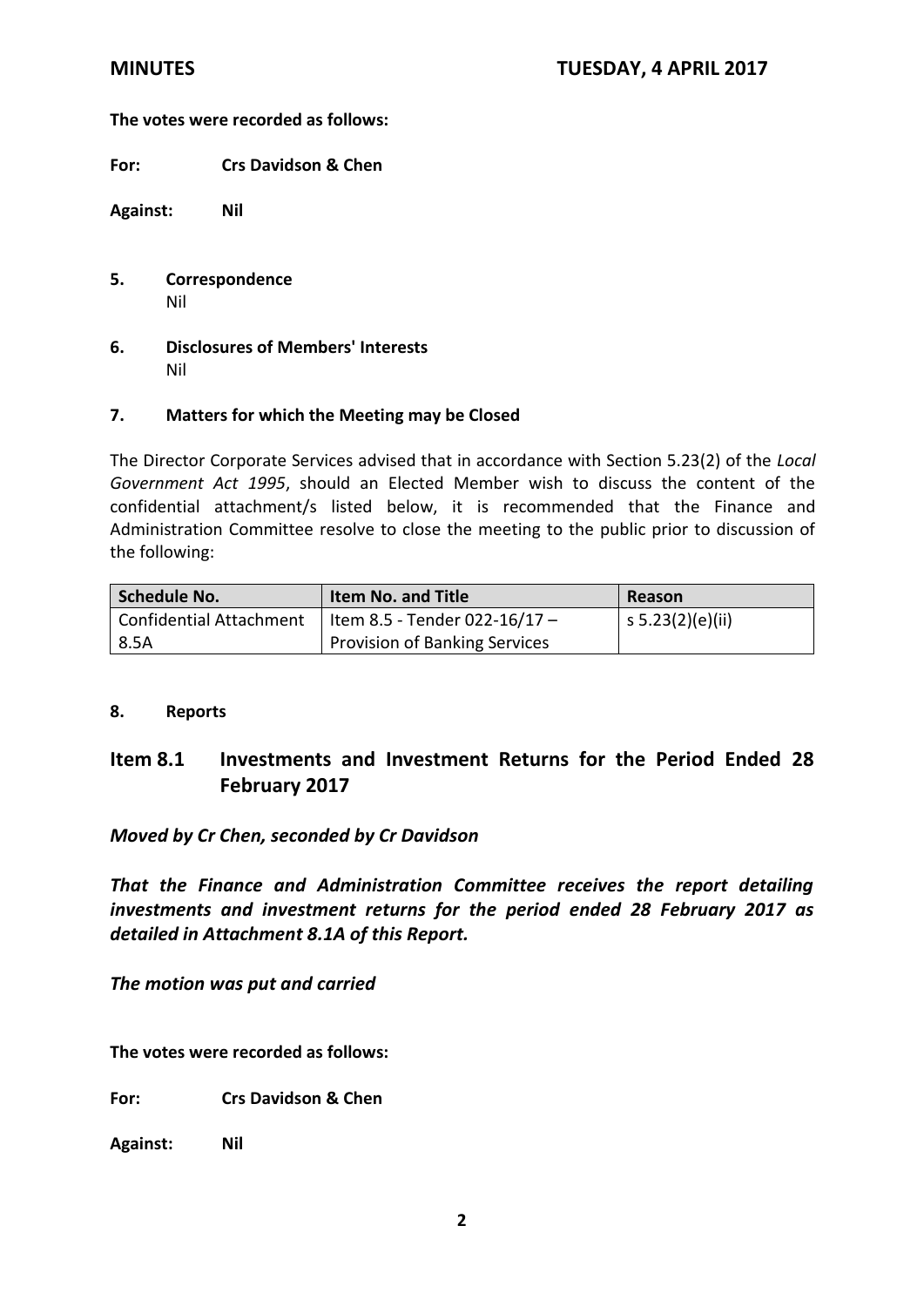## **Item 8.2 Payments from Municipal and Trust Funds – February 2017**

*Moved by Cr Chen, seconded by Cr Davidson*

*That in accordance with Regulation 13(1) of the Local Government (Financial Management) Regulations 1996, the list of payments made under delegated authority for the month ended 28 February 2017, be received and recorded in the Minutes of the Council, the summary of which is as follows:*

| <i><b>FUND</b></i>    | PAID            |
|-----------------------|-----------------|
| <b>Municipal Fund</b> | \$13,106,666.11 |
| Trust Fund            | \$116,703.04    |
| TOTAL:                | \$13,223,369.15 |

*The motion was put and carried*

**The votes were recorded as follows:**

- **For: Crs Davidson & Chen**
- **Against: Nil**
- **4.04pm** The Chief Executive Officer entered the meeting.
- **Item 8.3 Financial Statements and Financial Activity Statement for the Period Ended 28 February 2017**

*Moved by Cr Chen, seconded by Cr Davidson*

*That Council approves the Financial Statements and the Financial Activity Statement for the period ended 28 February 2017 as detailed in Attachment 8.3A of this Report.*

*The motion was put and carried*

**The votes were recorded as follows:**

**For: Crs Davidson & Chen** 

**Against: Nil**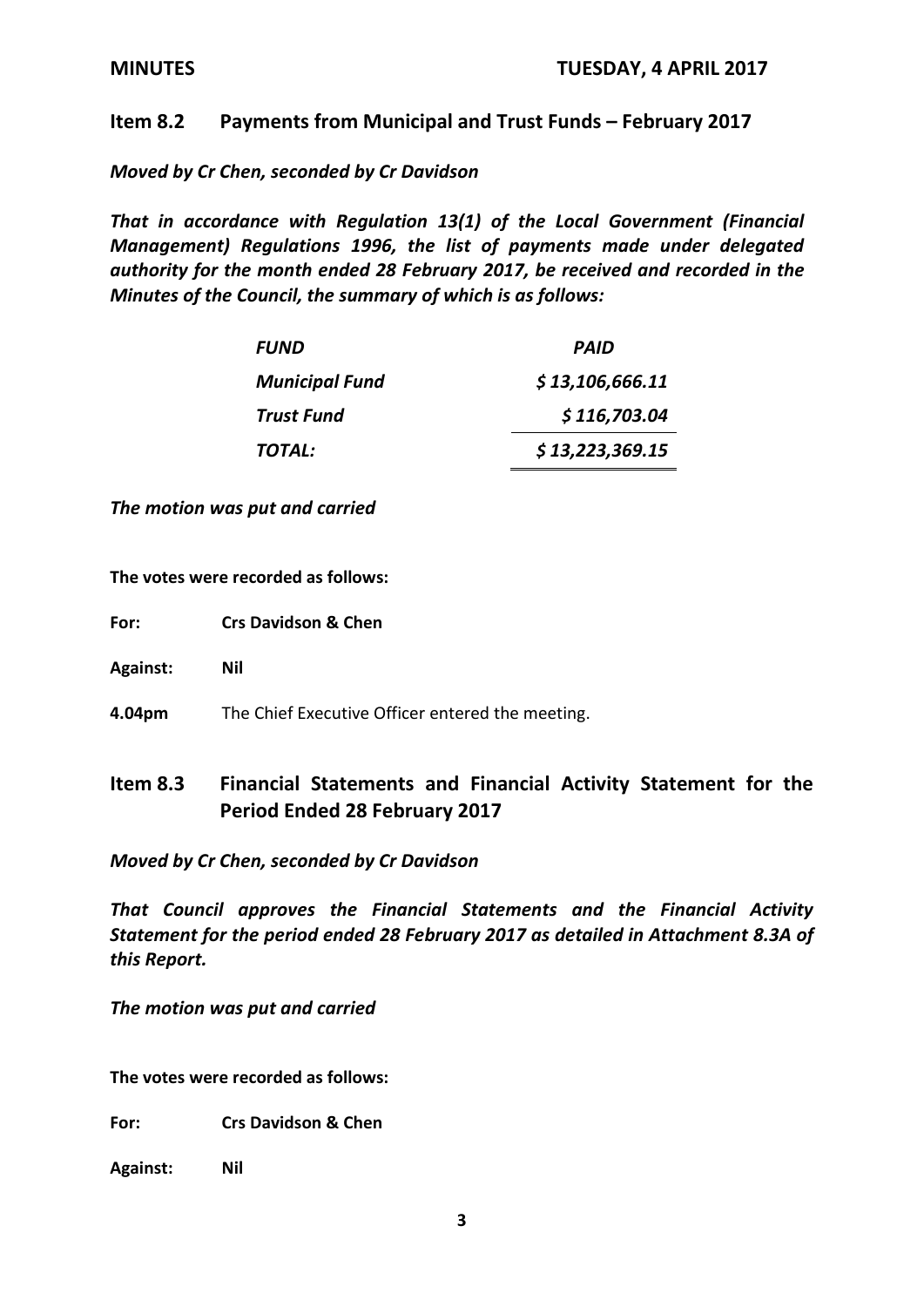# **Item 8.3** City of Perth Art Collection – Art Acquisitions

## *Moved by Cr Chen, seconded by Cr Davidson*

*That the Finance and Administration Committee approves the purchase of the Makuru light work by Brendan Van Hek.* 

*The motion was put and carried*

**The votes were recorded as follows:**

- **For: Crs Davidson & Chen**
- **Against: Nil**
- **Meeting note:** Cr Chen queried the whether the City could consider investigating the potential contribution or purchase towards the public artwork at the Bell Tower, this artwork was part-funded with a contribution by the Rotary Club of Perth. The Acting Director Economic Development and Activation advised that this will be taken on notice and investigated.
- **4.07pm** The Senior Media Advisor departed the meeting and did not return.

## **Item 8.3 Tender No. 022-16/17 – Provision of Banking Services**

*Moved by Cr Chen, seconded by Cr Davidson* 

*That Council accepts the tender from the Commonwealth Bank Australia (CBA) for the Provision of Banking Services (Tender No. 022-16/17) for a period of five years with an option to extend for an additional five years.*

*The motion was put and carried*

**The votes were recorded as follows:**

**For: Crs Davidson & Chen** 

**Against: Nil**

**9. Motions of which previous notice has been given** Nil